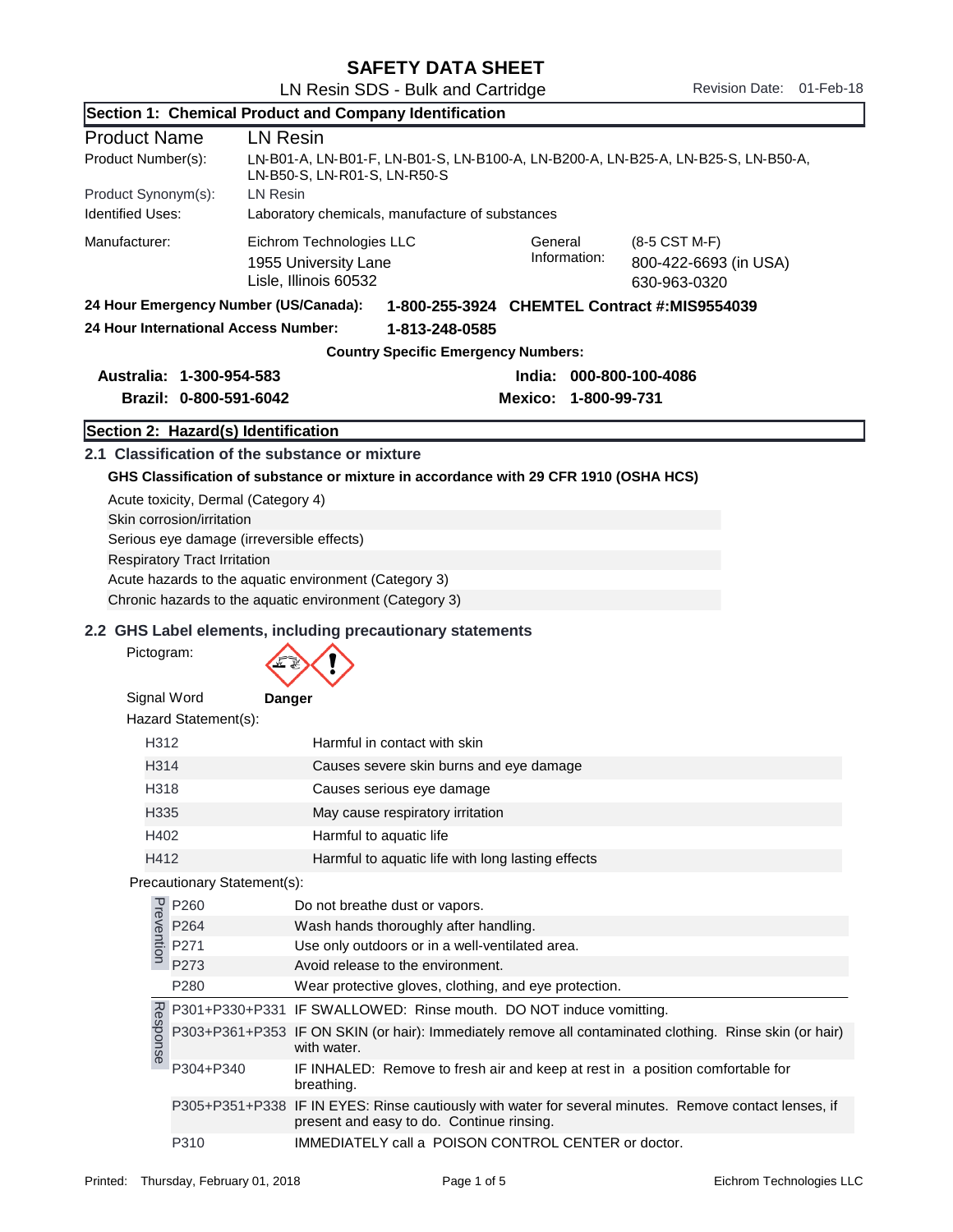## LN Resin SDS - Bulk and Cartridge Revision Date: 01-Feb-18

|           | P363                           | Wash contaminated clothing before reuse.                           |                     |                                                                                         |  |
|-----------|--------------------------------|--------------------------------------------------------------------|---------------------|-----------------------------------------------------------------------------------------|--|
|           | P403+P233                      | Store in a well-ventilated place. Keep container tightly closed.   |                     |                                                                                         |  |
|           | Storage<br>P405                | Store locked up.                                                   |                     |                                                                                         |  |
|           | $\frac{10}{30}$ P501<br>ற      |                                                                    |                     | Dispose of contents/container in accordance with federal, state, and local regulations. |  |
|           |                                | 2.3 Hazards Not Otherwise Classified (HNOC) or not covered by GHS: |                     |                                                                                         |  |
|           |                                | Section 3: Composition / Information on Ingredients                |                     |                                                                                         |  |
| Component |                                |                                                                    | CAS Number          | Percentage Range                                                                        |  |
|           | Nonionic Acrylic Ester Polymer |                                                                    | <b>Trade Secret</b> | 60%                                                                                     |  |
|           | Bis(2-ethylhexyl) phosphate    |                                                                    | 298-07-7            | 40%                                                                                     |  |

| Section 3: Composition / Information on Ingredients                                                                        |                                                                                                 |                     |                                                                                                                                                                         |
|----------------------------------------------------------------------------------------------------------------------------|-------------------------------------------------------------------------------------------------|---------------------|-------------------------------------------------------------------------------------------------------------------------------------------------------------------------|
| Component                                                                                                                  |                                                                                                 | CAS_Number          | Percentage Range                                                                                                                                                        |
| Nonionic Acrylic Ester Polymer                                                                                             |                                                                                                 | <b>Trade Secret</b> | 60%                                                                                                                                                                     |
| Bis(2-ethylhexyl) phosphate                                                                                                |                                                                                                 | 298-07-7            | 40%                                                                                                                                                                     |
| Section 4: First-aid Measures                                                                                              |                                                                                                 |                     |                                                                                                                                                                         |
| <b>General Advice</b>                                                                                                      | as if it were toxic when evaluating first aid requirements.                                     |                     | The hazardous properties of this material have not been established. Treat material                                                                                     |
| Ingestion                                                                                                                  | this container or label.                                                                        |                     | If swallowed, do not induce vomiting; seek medical advice immediately and show                                                                                          |
| <b>Skin Contact</b>                                                                                                        |                                                                                                 |                     | Wash immediately with soap and copious amounts of water. Remove and wash<br>contaminated clothing promptly. If irritation develops, seek medical attention.             |
| Eye Contact                                                                                                                | seek medical attention.                                                                         |                     | Irrigate immediately with water for 15 minutes. Mechanical irritation is possible;                                                                                      |
| Inhalation                                                                                                                 | give artificial respiration. Seek medical attention.                                            |                     | Remove to fresh air. If breathing is labored, administer oxygen. If not breathing,                                                                                      |
| Most important symptoms and effects,<br>both acute and delayed                                                             | not known.                                                                                      |                     | The most important known symptoms and effects are described in the labelling (see<br>section 2) and/or in section 11. Further important symptoms and effects are so far |
| Indication of any immediate medical<br>attention and special treatment needed antidote.                                    |                                                                                                 |                     | Treat according to symptoms (decontamination, vital functions), no known specific                                                                                       |
| Section 5: Firefighting Measures                                                                                           |                                                                                                 |                     |                                                                                                                                                                         |
| <b>Extinguishing Media</b>                                                                                                 | Foam, CO2, Dry Chemical                                                                         |                     |                                                                                                                                                                         |
| Protective Equipment                                                                                                       | protective equipment.                                                                           |                     | Wear positive pressure self-contained breathing apparatus and full personal                                                                                             |
| Special Hazards                                                                                                            |                                                                                                 |                     | Possible combustion products include phosphorous oxides, phosphoric acid, carbon<br>dioxide, and carbon monoxide, in addtion to unidentified organic compounds.         |
| Section 6: Accidental Release Measures                                                                                     |                                                                                                 |                     |                                                                                                                                                                         |
| Personal precautions                                                                                                       | Avoid creating and breathing dust. See section 8.<br>Surface may be slippery.                   |                     |                                                                                                                                                                         |
|                                                                                                                            |                                                                                                 |                     | Use proper personal protect equipment (specified in section 8)                                                                                                          |
| Methods and materials for containment Sweep up material and transfer to a suitable container for disposal.<br>and clean-up |                                                                                                 |                     |                                                                                                                                                                         |
| Reference to other sections                                                                                                | For disposal see section 13.                                                                    |                     |                                                                                                                                                                         |
| Section 7: Handling and Storage                                                                                            |                                                                                                 |                     |                                                                                                                                                                         |
| Conditions for safe handling                                                                                               |                                                                                                 |                     | Avoid contact with skin and eyes. Avoid inhalation of vapor or mist.                                                                                                    |
|                                                                                                                            | Use mechanical exhaust if dust is formed.                                                       |                     |                                                                                                                                                                         |
| Conditions for safe storage                                                                                                | Normal warehouse storage in cool, dry area is satisfactory.<br>Keep away from strong oxidizers. |                     |                                                                                                                                                                         |
| Specific End Use(s)                                                                                                        |                                                                                                 |                     | Apart from the uses mentioned in section 1 no other specific uses are stipulated.                                                                                       |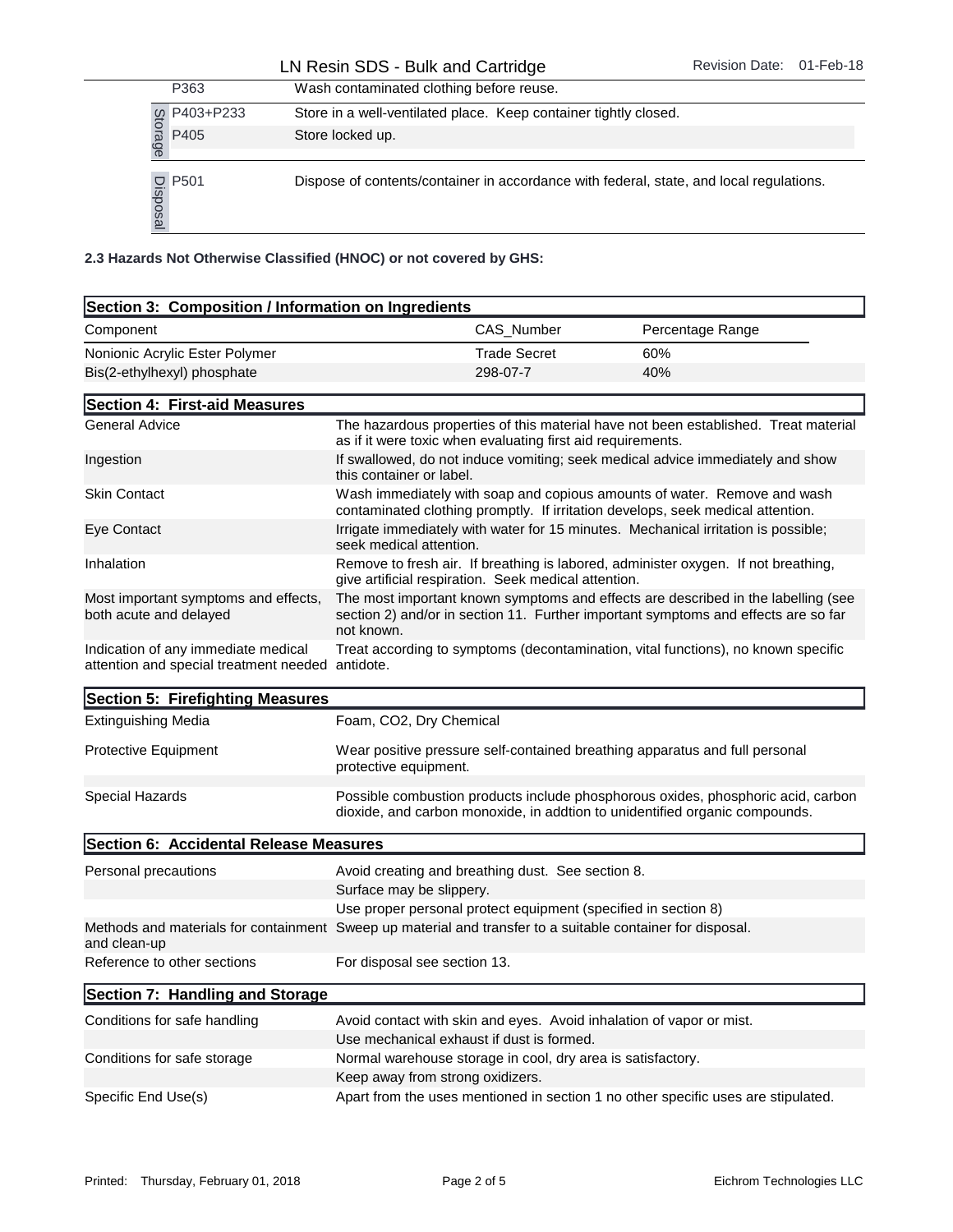| Section 8: Exposure Controls / Personal Protection |                                                                                                                                                                                            |
|----------------------------------------------------|--------------------------------------------------------------------------------------------------------------------------------------------------------------------------------------------|
| <b>Control Parameters</b>                          | Contains no substances with occupational exposure limit values.                                                                                                                            |
| <b>Exposure Controls</b>                           | Avoid contact with skin, eyes, and clothing. Wash hands before breaks and<br>immediately after handling the product.                                                                       |
|                                                    | Mechanical exhaust is required.                                                                                                                                                            |
| Eye Protection                                     | Wear safety goggles and/or face shield.                                                                                                                                                    |
| <b>Skin Protection</b>                             | Wear impervious gloves and clean body-covering clothing.                                                                                                                                   |
| Respiratory protection                             | Use NIOSH/MSHA approved respirator when handling material outside of<br>mechanical exhaust. An air-purifying respirator with an organic vapor cartridge or<br>canister may be permissible. |
|                                                    | Do not breathe dust.                                                                                                                                                                       |

## Section 9: Physical Properties

| Information on basic physical and chemical properties        |                    |                                                                         |                                                                           |                 |  |
|--------------------------------------------------------------|--------------------|-------------------------------------------------------------------------|---------------------------------------------------------------------------|-----------------|--|
| Appearance:                                                  | Powder             | Off-white, spherical beads                                              | <b>Explosion Limits</b><br>(Upper/Lower):                                 | Not Established |  |
| Odor:                                                        |                    |                                                                         | Flash Point:                                                              | Not Established |  |
| Odor Threshold:                                              | Not Established    |                                                                         | Flammability:                                                             | Not Established |  |
| pH:                                                          | Not Relevant       |                                                                         | Autolgnition Temperature:                                                 | Not Established |  |
| <b>Melting Point:</b>                                        | Not Established    |                                                                         | Decomposition                                                             | Not Established |  |
| <b>Boiling Point:</b>                                        | Not Established    |                                                                         | Temperature                                                               |                 |  |
| <b>Relative Density:</b>                                     | 0.38 g/mL at 25°C  |                                                                         | VaporPressure:                                                            | Not Established |  |
| Solubility:                                                  | Insoluble in water |                                                                         | VaporDensity:                                                             | Not Established |  |
| <b>Partition Coefficient:</b>                                | Not Established    |                                                                         | <b>Evaporation Rate:</b>                                                  | Not Established |  |
| Viscosity:                                                   | Not Applicable     |                                                                         |                                                                           |                 |  |
| Section 10: Stability and Reactivity                         |                    |                                                                         |                                                                           |                 |  |
| Reactivity                                                   |                    |                                                                         | No hazardous reactions if stored and handled as indicated.                |                 |  |
| <b>Chemical Stability</b>                                    |                    |                                                                         | Stable under normal handling and storage conditions.                      |                 |  |
| <b>Hazardous Reactions</b><br>polymerization will not occur. |                    | No hazardous reactions are expected in normal laboratory use. Hazardous |                                                                           |                 |  |
| Conditions to Avoid                                          |                    | No relevant information available.                                      |                                                                           |                 |  |
| <b>Materials to Avoid</b>                                    |                    |                                                                         | Contact with strong oxidizers will degrade material.                      |                 |  |
| Hazardous decomposition Products                             |                    | phosphorous oxides.                                                     | Possible combustion products include carbon monoxide, carbon dioxide, and |                 |  |

## Section 11: Toxicology Information

|                                                                                | The product has not been tested. The statements on toxicology have been derived<br>from the properties of the individual components.                                   |                          |
|--------------------------------------------------------------------------------|------------------------------------------------------------------------------------------------------------------------------------------------------------------------|--------------------------|
| <b>Acute Toxicity</b>                                                          |                                                                                                                                                                        |                          |
| <b>Oral Effects</b>                                                            | Polymer, Oral LD50 $>$ 5,000 mg/kg (rat).                                                                                                                              |                          |
|                                                                                | Extractant, Oral LD50 = $5,236$ mg/kg (rat).                                                                                                                           |                          |
| Interperitoneal<br>Inhalation Effects<br>Dermal Effects                        | Extractant, Interperitoneal LD50 is 50 mg/kg (rat).<br>No data available for acute inhalation effects of this product.<br>Polymer, Dermal LD50 > 5,000 mg/kg (rabbit). |                          |
|                                                                                | Extractant, Dermal LD50 is 1,325 mg/kg (rabbit).                                                                                                                       |                          |
| Skin corrosion/irritation                                                      | Extractant is Skin Corrosive (Rabbit, 24 hr).                                                                                                                          |                          |
| Serious eye damage/irritation                                                  |                                                                                                                                                                        |                          |
| Respiratory or skin sensitization                                              | Extractant, Eye - Corrosive (Rabbit, 24 hr).                                                                                                                           |                          |
| No data available regarding respiratory sensitization effects of this product. |                                                                                                                                                                        |                          |
| Printed: Thursday, February 01, 2018                                           | Page 3 of 5                                                                                                                                                            | Eichrom Technologies LLC |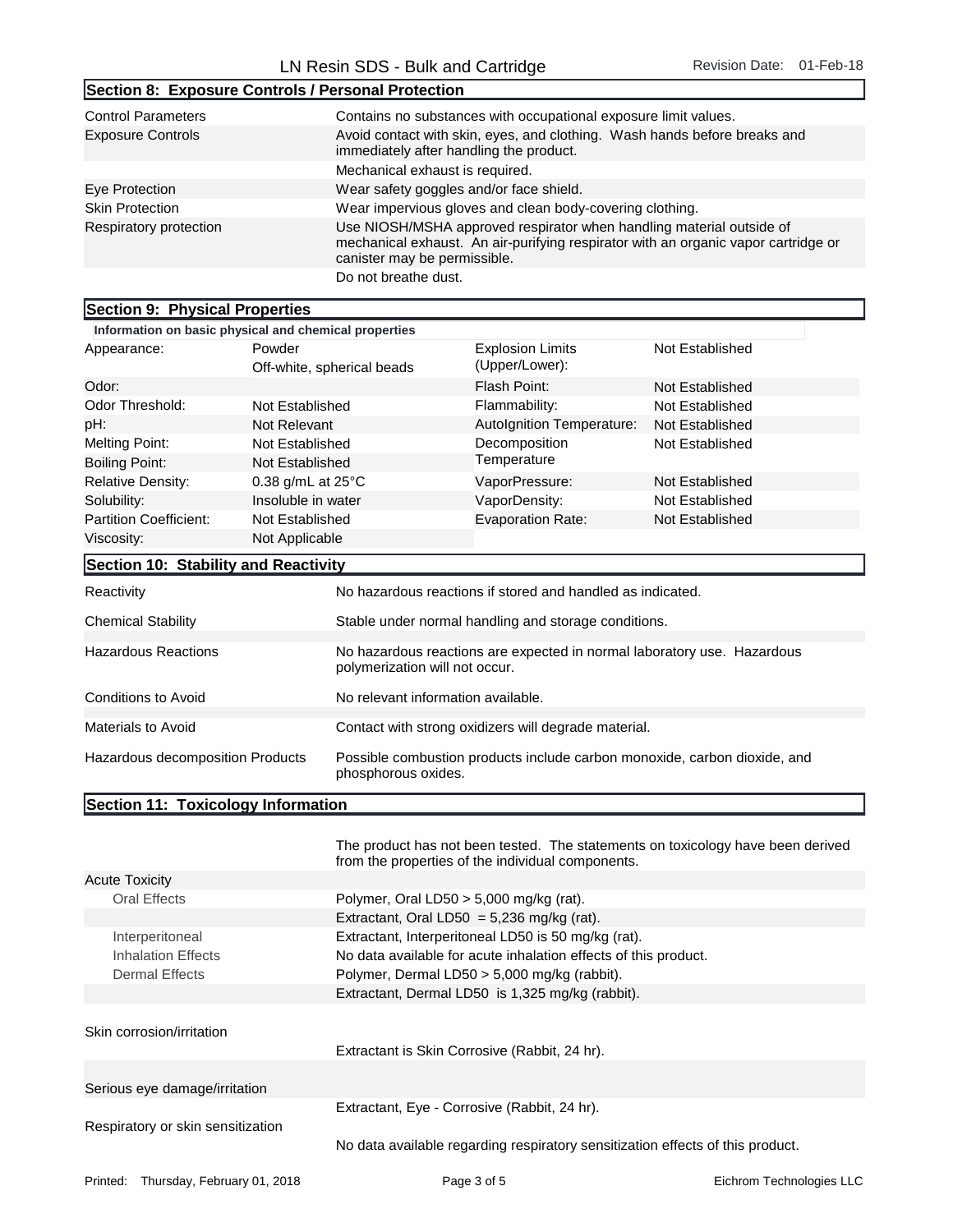|                                               | LIV RESIH ODO - DUIK AHU GAHHUYE                                                                                                                                                                                                                                         |  |
|-----------------------------------------------|--------------------------------------------------------------------------------------------------------------------------------------------------------------------------------------------------------------------------------------------------------------------------|--|
| <b>Germ Cell Mutagenicity</b>                 | No data available regarding mutagenic effects of this product.                                                                                                                                                                                                           |  |
| Carcinogenicity                               |                                                                                                                                                                                                                                                                          |  |
| <b>Reproductive Toxicity</b>                  | No data available regarding carcinogenic effects of this product.                                                                                                                                                                                                        |  |
|                                               | No data available regarding reproductive effects of this product.                                                                                                                                                                                                        |  |
| Specific Target Organ Toxicity                |                                                                                                                                                                                                                                                                          |  |
| Single Exposure                               | No data available regarding specific target organ toxicity single exposure.                                                                                                                                                                                              |  |
| <b>Repeated Exposure</b>                      | No data available regarding specific target organ toxicity repeated exposure.                                                                                                                                                                                            |  |
| <b>Aspiration Hazard</b>                      |                                                                                                                                                                                                                                                                          |  |
|                                               | No data available regarding the aspiration hazard of this product.                                                                                                                                                                                                       |  |
| Section 12: Ecological Information            |                                                                                                                                                                                                                                                                          |  |
|                                               | *The product has not been tested. The statement has been derived from the<br>properties of individual components using an additivity method.                                                                                                                             |  |
| <b>Aquatic Toxicity</b>                       |                                                                                                                                                                                                                                                                          |  |
| Acute Toxicity to fish                        | LC50 - Oncorhynchus mykiss (rainbow trout) - 48-54 mg/l - 96.0 h for bis(2-<br>ethylhexyl) phosphate                                                                                                                                                                     |  |
|                                               | Acute Toxicity to aquatic invertebrates LC50 - Daphnia magna (Water flea) - >42 mg/l - 48 h for bis(2-ethylhexyl) phosphate                                                                                                                                              |  |
| Acute toxicity to aquatic plants              | EC50 - Chlorella emersonii - 50-100 mg/l - 48 h for bis(2-ethylhexyl) phosphate                                                                                                                                                                                          |  |
| Persistance and degradability                 | No data are available for persistance and degradability.                                                                                                                                                                                                                 |  |
| Bioaccumulative potential<br>Mobility in Soil | No data are available for bioaccumulative potential.<br>No data are available for mobility in soil.                                                                                                                                                                      |  |
| PBT/vPvB assessment                           | PBT/vPvB assessment not available as chemical safety assessment not                                                                                                                                                                                                      |  |
|                                               | required/not conducted.                                                                                                                                                                                                                                                  |  |
| Other                                         | An environmental hazard cannot be excluded in the event of unprofessional<br>handling or disposal. Very toxic to aquatic life with long lasting effects.                                                                                                                 |  |
| Section 13: Disposal Considerations           |                                                                                                                                                                                                                                                                          |  |
| General                                       | Avoid disposal to sewers and local waterways.                                                                                                                                                                                                                            |  |
|                                               | Dispose of contents/container in accordance with federal, state, and local<br>regulations.                                                                                                                                                                               |  |
| Unused:                                       | Bury resin in licensed landfill or burn in approved incinerator equipped with an<br>afterburner and scrubber according to local, state, and federal regulations.                                                                                                         |  |
| Used:                                         | For resin contaminated with hazardous materials, dispose of mixture as hazardous<br>material according to local, state, and federal regulations.                                                                                                                         |  |
| Section 14: Transport Information             |                                                                                                                                                                                                                                                                          |  |
|                                               |                                                                                                                                                                                                                                                                          |  |
| Air Transport:                                | Not Hazardous per IATA 2014                                                                                                                                                                                                                                              |  |
| Ground Transport:                             | Not D.O.T. Hazardous                                                                                                                                                                                                                                                     |  |
| Water Transport:                              | Not Hazardous per IMDG 2012.                                                                                                                                                                                                                                             |  |
| Section 15: Regulatory Information            |                                                                                                                                                                                                                                                                          |  |
| <b>US Federal Regulations</b>                 |                                                                                                                                                                                                                                                                          |  |
|                                               | Toxic Substances Control Act (TSCA): This material is provided to you under the<br>research and development (R&D) exemption.                                                                                                                                             |  |
| <b>US State Regulations</b>                   |                                                                                                                                                                                                                                                                          |  |
|                                               | This product contains no listed substances known to the state of California to cause<br>cancer, birth defects, or other reproductive harm, at levels which would require a<br>warning under California Proposition 65 (Safe Drinking Water and Toxic<br>Enforcement Act) |  |
| Section 16: Other Information                 |                                                                                                                                                                                                                                                                          |  |